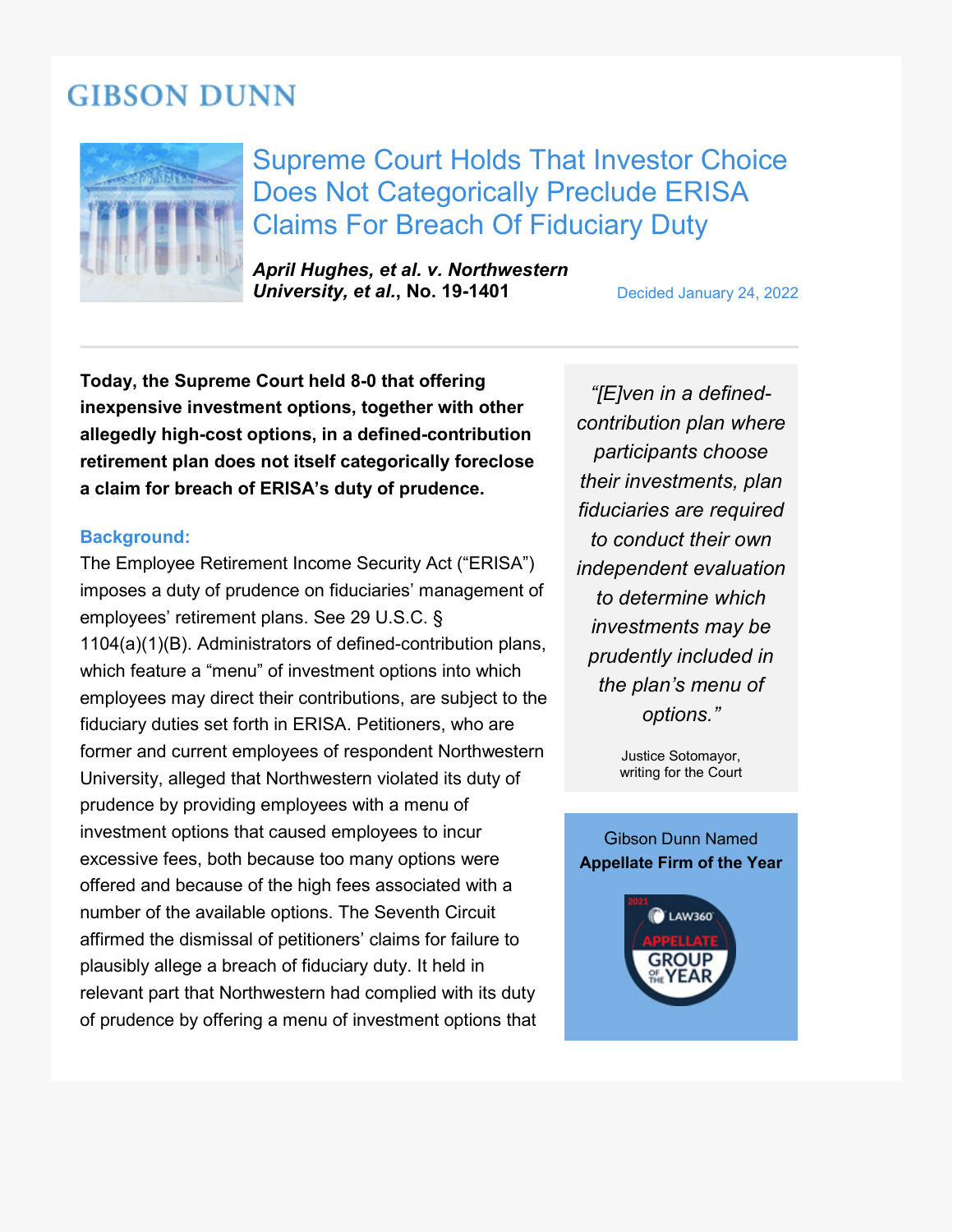included petitioners' preferred type of low-cost investments, along with other higher-cost options.

## **Issue:**

Whether participants in a defined-contribution retirement plan may state a claim for breach of ERISA's fiduciary duty of prudence on the theory that investment options offered in the plan were too numerous and that many of the options were too costly, notwithstanding that the plan's fiduciaries offered low-cost investment options in the plan as well.



## **Court's Holding:**

Relying on *Tibble v. Edison Int'l*, 575 U.S. 523 (2015), the Supreme Court held that the Seventh Circuit erred in dismissing the plaintiffs' claims without making a "context-specific inquiry" that "take[s] into account [a fiduciary's] duty to monitor all plan investments and remove any imprudent ones."

## **What It Means:**

- $\circ$  The Court's short, unanimous decision (with Justice Barrett recused) requires the Seventh Circuit to reevaluate the plaintiffs' claims under *Tibble*. The decision does not purport to break new legal ground, does not decide whether plaintiffs stated a viable claim, and does not address what allegations would be sufficient to plead a viable claim under plaintiffs' theories (including theories focused on recordkeeping fees).
- o Citing *Tibble*, the Court stated that the mere availability of adequate investment options does not categorically prevent ERISA plaintiffs from stating a plausible claim for breach of the duty of prudence, and that "[i]f the fiduciaries fail to remove an imprudent investment from the plan within a reasonable time, they breach their duty."
- $\circ$  In evaluating whether the plan participants' allegations were sufficient to survive a motion to dismiss, the Court applied well-settled pleading rules and did not adopt an ERISA-specific standard.
- $\circ$  In concluding its opinion, the Court emphasized that "[a]t times, the circumstances facing an ERISA fiduciary will implicate difficult tradeoffs, and courts must give due